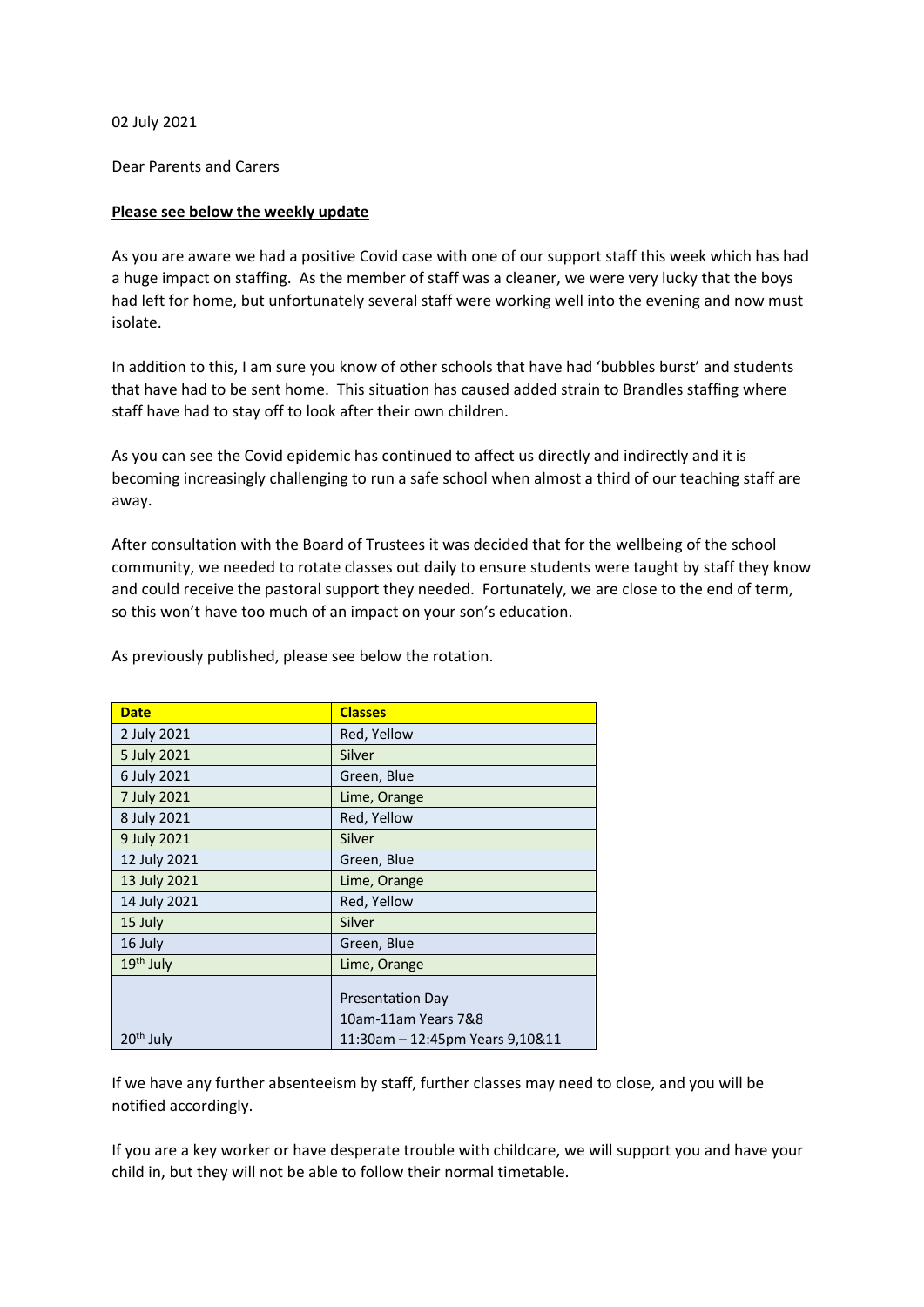**Please note: If our staffing situation improves, we will look to increase student numbers in school. If your son is booked on an external rewards trip on Monday 19th July, he will still be able to attend, even if he is in the Orange or Lime Group.** 

# **Covid-Delta Variant**

# **If your child has symptoms:**

We know that the Delta variant is presenting with different symptoms. This includes headaches and cold like effects. If you child is showing any of these please:

- Call in to let us know and keep your child at home.
- Seek Covid testing as soon as you can. If negative they can return as soon as possible
- **Do not send your child into school until test results are known.**

This will help to avoid widespread transmission. If a child did come into school with such a symptom and then becomes confirmed as having Covid; that time taken could equate to most of the children and staff having to self-isolate.

The Delta variant is known to spread very quickly, and even though we have bubbles, the taxis do not match our bubbles. It could easily happen and the only way to balance the risk is to react to such a situation as quickly as possible.

Several schools within the local area have seen groups having to self-isolate due to rapid spread of this variant. Therefore, this is also, why I am asking for your support as described above.

## **New builds Update**

The foundations for the new music room have been laid and the build should be up by  $9<sup>th</sup>$  July. The new classroom block of two classrooms next to the gym is being manufactured in the factory and should be delivered over the summer holidays.

## **Parents' Evening**

Unfortunately, due to Covid we are not able to run our planned parents' evening on Tuesday 13th July. We have compensated by sending out an extremely detailed whole school report. Our teachers will also make themselves available on the end of the phone between now and the end of term, if you would like to discuss anything with them, or clarify any comments made in the report.

## **Prizes and Awards Event on Tuesday 20th July**

Just as a reminder, we are now holding the event in front of a small group comprising of one bubble in the hall and live streaming the event for students in classrooms in other bubbles, friends, and families. We are hoping to have the faces of the audience watching, shown on a screen so the boys can identify their friends and family and know they are there supporting them.

If you are available, it would be lovely to have you join the live stream and watch some of the presentations.

- The event will take place on Tuesday 20th July.
- The Year 7s and 8s will have theirs between 10am and 11am
- The Year 9, 10 and 11s will have theirs between 11:45am and 12:15am
- The events will mirror each other with the same live music, speeches from the guest speaker etc.
- Our IT technician will send out a link to all of you, so there is no need to RSVP.